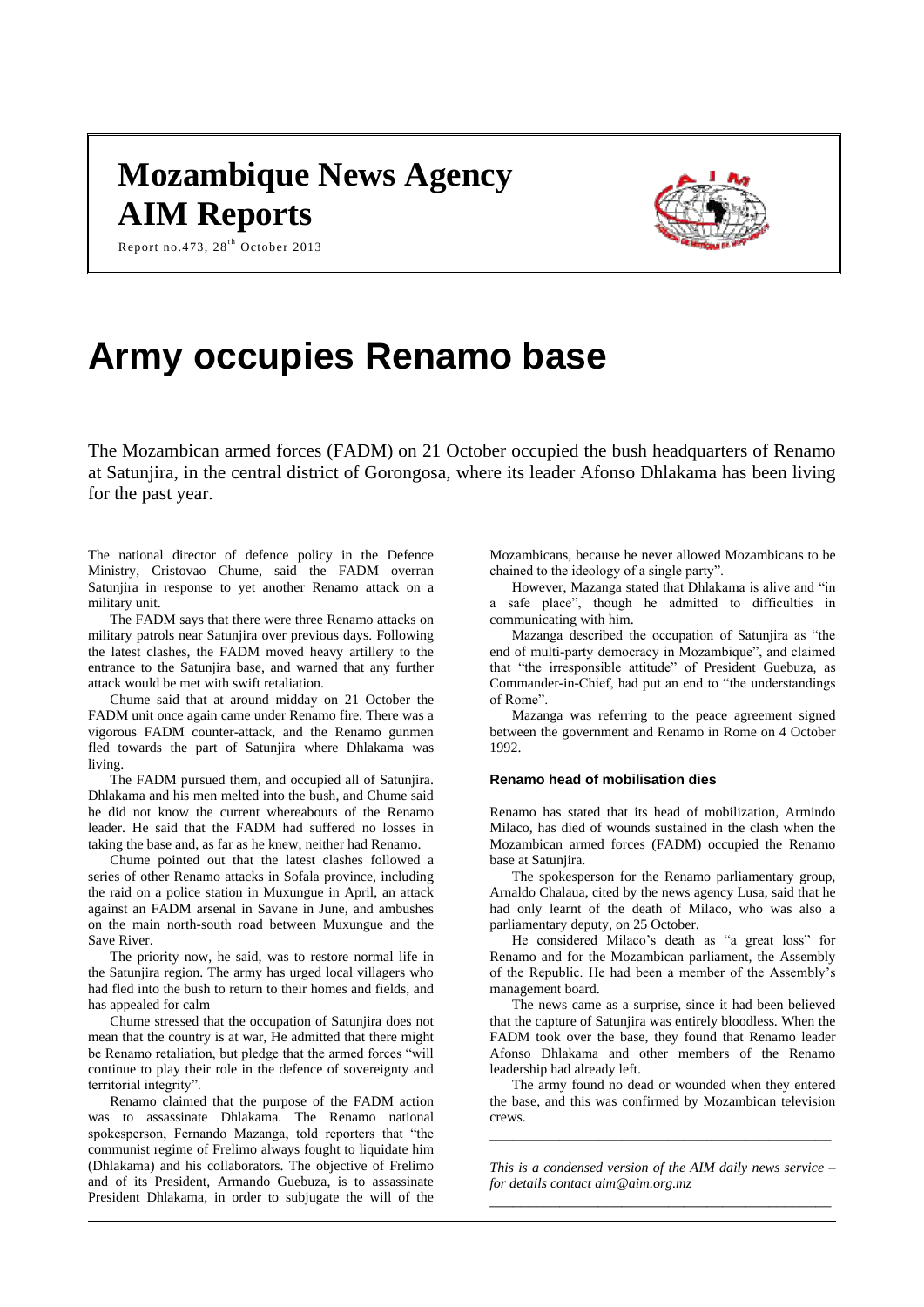# **President Guebuza condemns Renamo attack**

President Armando Guebuza has strongly condemned the latest attack by gunmen from Renamo, who ambushed a minibus on 26 October, killing the driver and wounding nine others, including four children.

The attack took place on the Mozambique's main northsouth highway, on the stretch between the Save River and the small town of Muxungue. Normally, the Mozambican armed forces and police escort vehicles along this 100-kilometre stretch. However, the minibus, which started its journey in the district of Machanga, joined the road after the river, and the driver did not wait for the next convoy.

After forcing the bus to stop, the gunmen looted the passengers' possessions and then set the bus on fire. One of the passengers told Radio Mozambique that the armed gang first shot the driver, and then began firing indiscriminately at the passengers.

After the attack, President Guebuza's official spokesperson, Edson Macuacua, told reporters in Beira he found it strange and worrying that when Renamo attacks occur, some of those who call themselves leaders of civil society "remain silent".

"They don't take any position, they don't have any message, they don't even express regrets at these inhuman acts", he accused. But when the defence and security forces react to such attacks these same civil society leaders "seem frenetic and make inflammatory speeches of condemnation".

"We should ask: who do these civil society leaders serve? What agenda are they following?" Macuacua asked. "It seems that they are pursuing interests and objectives that they cannot admit and that are contrary to national interests".

Although Macuacua did not name the leaders he had in mind, his remarks were clearly aimed at Alice Mabota, the President of the Mozambican Human Rights League (LDH), who, at a press conference, claimed that the government violated the Constitution when it sent the armed forces (FADM) to occupy the Renamo headquarters at Satunjira.

Macuacua found this thesis absurd. "We would like to clarify that the intervention by the defence and security forces is covered by the Constitution", he said. "Had they not acted that would have been a violation of the Constitution by omission, since the defence and security forces would not have been complying with their mission".

Article 265 of the Constitution states that defence and security policy "seeks to defend national independence, preserve the sovereignty and integrity of the country, and guarantee the normal functioning of institutions and the security of citizens against any armed aggression".

Macuacua stressed that President Guebuza remains open to dialogue with Renamo and its leader, Afonso Dhlakama, but he would not abdicate from resort to the defence and security forces to defend the State from against these repeated attacks by Renamo".

Nonetheless, President Guebuza was still willing to talk and "reiterates his appeal to the Renamo leader to abandon the attacks and return to the dialogue table. But putting dialogue in first place, as a path to the consolidation of peace, should at no time mean that the defence and security forces are excused from complying with their mission, and that the State and the citizens are left unprotected".

Renamo has denied responsibility for the attack. Cited in the newssheet "Mediafax", the party's national spokesperson, Fernando Mazanga, said attribution of the attack to Renamo is just "political propaganda".

# **Polling staff recruited**

All the personnel required to staff thousands of polling stations in Mozambique's municipal elections, scheduled for 20 November, have now been recruited, the spokesperson for the National Elections Commission (CNE), Joao Beirao, told a press briefing on 25 October.

The period for recruiting the staff had to be extended because of the difficulty in some municipalities in acquiring the necessary documents, notably criminal record certificates.

Currently the training of people who will then go on to train the polling station staff is under way, Beirao added.

Some of the staff were in the brigades that registered voters in the municipalities between May and July.

Asked if the CNE would exclude people who may have committed electoral offences at polling stations in the 2009 general elections, Beirao said this was not possible, since the CNE was not responsible for pressing criminal charges.

The question referred to those dishonest polling station staff who invalidated ballot papers by adding an ink mark to make it look as if the voters concerned had tried to vote for more than one candidate. It is easy to check at which polling stations this misconduct happened – they are the ones that recorded an abnormally high number of invalid votes.

But Beirao said all the CNE could do at the time was to inform the Public Prosecutor's Office of the problem. It was up to the public prosecutor, and not the CNE, to press charges. But prosecutors took no action, and nobody was ever charged for tampering with votes in 2009.

Beirao said that lots have now been drawn for positions on the ballot papers. The top two positions on ballot papers are occupied by the only two parties that are standing in all 53 municipalities. The ruling Frelimo party drew the first position, and the opposition Mozambique Democratic Movement (MDM) is in the number two slot.

Beirao said the ballot papers are now being printed in South Africa, and a team from the CNE and its executive body, STAE (Electoral Administration Technical Secretariat), is on hand to check the printing.

The competing parties and citizens' groups have also drawn lots for positions in the time allocated for political broadcasts on the public radio and television stations. The broadcasts will be transmitted during the official election campaign, which runs from 5 to 17 November.

The list of polling stations has been published in the daily paper "Noticias". Beirao said that, wherever possible, the polling stations are in the same places as the voter registration posts. A full list of candidates, both for mayors and for members of the municipal assemblies, has also been published in "Noticias".

Accreditation of observers and journalists is now under way. Beirao said that, to date, 86 foreign observers (59 from the European Union and 27 from the United States) have been accredited, and 77 journalists.

# **Two kidnapping within an hour**

Kidnappings are continuing at an alarming rate in Maputo, and on 24 October two women were kidnapped in different parts of the city, in broad daylight.

According to a report in the daily newspaper "O Pais", a woman of Asian origin was abducted at about 15.00 in the neighbourhood of Malanga.

The woman, the wife of a businessman who owns an icemaking business, was seized outside her husband's factory by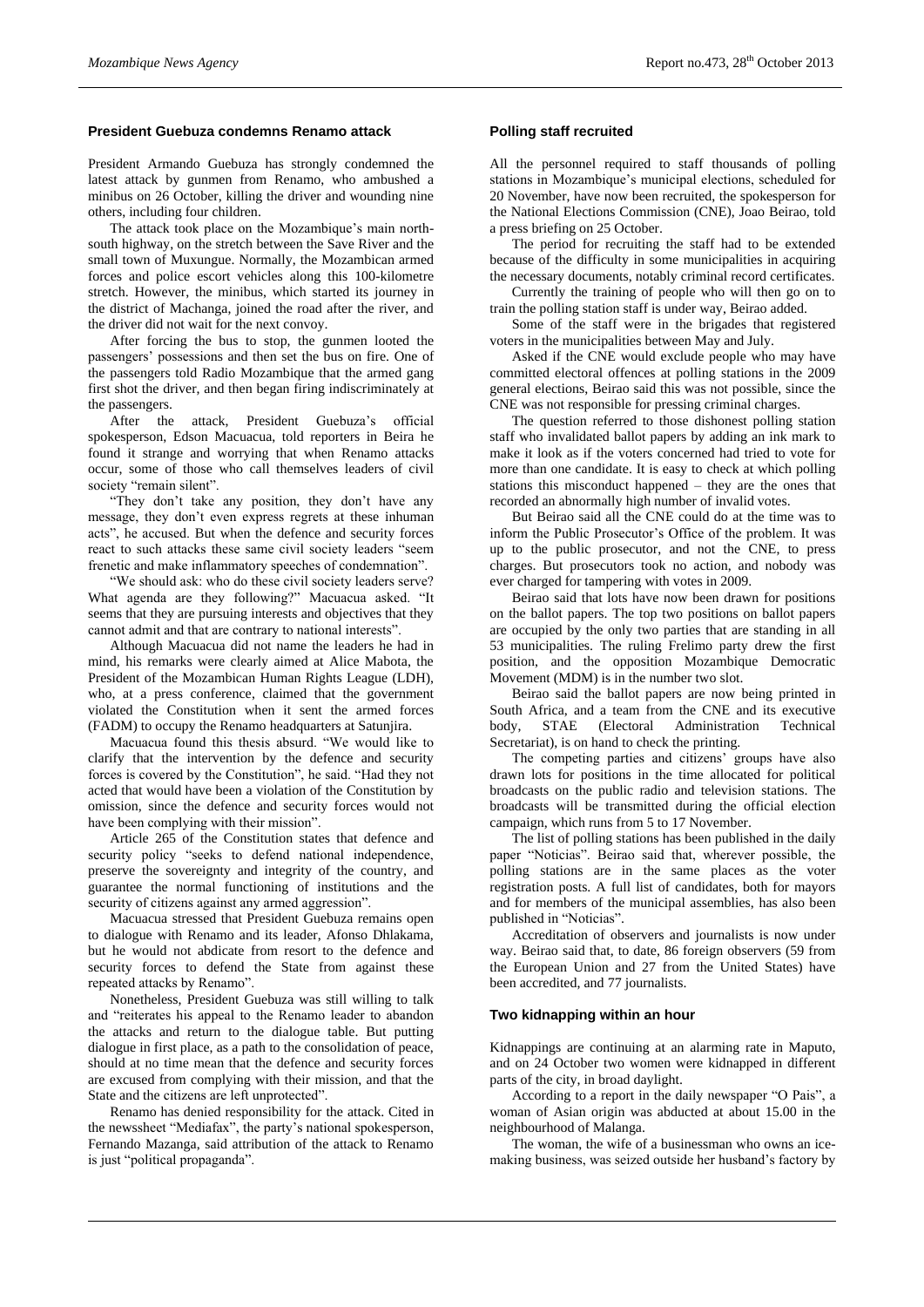five men, armed with AK-47 assault rifles. According to an eye-witness, "the victim was in the back seat of her car, when they arrived and fired a shot into the air, to intimidate her. But she refused to leave the car".

The gang then fired another warning shot, broke the car window, and dragged the woman out by force.

About an hour later, another woman, also the wife of a businessman, was kidnapped in the centre of the city, close to the well-known "Cruz Azul" private clinic. Again, the criminals were armed with  $AK-47s$ .

This brings the number of kidnapping in Maputo to five in a week. On 21 October, a businessman was abducted in Olof Palme Avenue, in the heart of the city. The next day, a woman of Asian origin was seized at the entrance to the Maputo Portuguese School, where she had just dropped her four year old son.

And on 23 October, at about 20.00, a boy attending 12th grade at the Portuguese School was kidnapped in front of his house in the central neighbourhood of Coop. He was with his father, a moslem businessman who owns a bottle store, who was powerless to save his son from the kidnap gang.

The deputy chairperson of the Supreme Court, Adelino Muchanga, asked about the wave of kidnappings, admitted weaknesses in the police investigations. "As long as we do not improve our investigative capacity, we will not be successful in the fight against kidnapping", he said.

However, he thought this fight was the responsibility, not solely of the Criminal Investigation Police (PIC) and of the Public Prosecutor's Office, but of all of society "since these people (the kidnappers) live in society".

#### **World Bank to advise Portucel on plantation**

The International Finance Corporation (IFC), the member of the World Bank Group that focuses on the private sector in developing countries, is to support the development of a huge eucalyptus plantation in Mozambique.

IFC has signed an agreement with the Portuguese paper company Portucel to advise the company on how it can strengthen the sustainability of its forestry operations in Mozambique.

Portucel is investing \$2.3 billion on an integrated eucalyptus plantation, pulp and energy project in the central provinces of Manica and Zambezia. The project could generate 7,500 direct jobs.

IFC's support will include assessments of environmental and social impact, community engagement, community development planning, and help with the implementation of community and enterprise investments.

According to Portucel's chief executive, Jose Honorio, "Portucel is committed to the long term success of its investment in Mozambique, and we are reaching out to partner IFC and the World Bank Group to help us develop forestry in Mozambique in line with the strongest international environmental and social standards".

The IFC chief executive, Jin Yong Cai, pointed out, "Mozambique needs large scale investment to diversify its economy beyond extractive industries and create employment. IFC and our partners are working to engage with local communities and ensure that the benefits of private sector investment are broadly shared".

The Mozambican government awarded Portucel land use concessions on 356,000 hectares in Manica and Zambezia.

Phase I of the project involves a greenfield plantation of 60,000 hectares of eucalyptus. In addition to advisory support, IFC is considering an equity investment in Portucel's Mozambique operations.

# **Assembly approves youth policy**

The Mozambican parliament, the Assembly of the Republic, on 24 October unanimously approved an amended Youth Policy presented by the government.

Introducing the document, the Minister of Youth and Sport, Fernando Sumbana, said that the existing youth policy dated to 1996 and needed to be updated. The new document resulted from discussions between the government and the National Youth Council (CNJ), and meetings with young people throughout the country, which began in 2011.

"This is an exercise of extraordinary scope", he said, "since it is dealing with the future of young Mozambicans and consequently of the country, bearing in mind that the majority of our population is young, and they are the lever for the country's development".

The purpose of the new youth policy, said Sumbana, is "to ensure that young Mozambicans live long and healthy lives, resting on the combination of decent health care, education and work, suitable remuneration and decent housing, resulting from solid, technical, professional and vocational training combined with the habits and practices of a citizenship oriented by the highest ethical standards".

The document calls for "establishing appropriate mechanisms that facilitate the effective and integrated participation of young people of both sexes at all levels in decision making bodies and in development programmes".

The policy states that young people have rights, among others, to "access to housing; freedom of expression; and protection against exploitation at work, violence, crime, sexual abuse and consumption of drugs".

The document obliges the state "to adopt measures that encourage the initiatives of young people, which assist in the eradication of poverty, particularly in simulating income generating activities that contribute to the development of the country's economy".

The state must also facilitate the access of young people to land, and take measures to reduce the costs of building houses. It should encourage financial institutions to offer loans at low interest rate to allow youth to obtain mortgages and to attend higher education courses.

A Fund to Support Youth Initiatives (FAIJ) is to be set up, decentralized to local level, which will fund viable youth programmes. A percentage of the public funds used for income generation and job creation must be allocated to youth initiatives.

The entire Assembly, including deputies from Renamo, voted in favour of the youth policy.

#### **Minimum pension increases**

The National Social Security Institute (INSS) has announced a rise of 33 per cent in the minimum state pension.

The minimum monthly pension will rise to 3,000 meticais (almost exactly \$100).

The rise was made public on 23 October at a press conference given in the southern town of Namaacha by the chairperson of the INSS board, Francisco Mazoio.

He added that pensions higher than the minimum will also be increased by 930 meticais a month.

Mazoio said that the decision taken by the INSS board honours the undertaking given by the institution to improve continually the living conditions of pensioners. He added that the new pension is "within prudential limits", and guaranteed that paying it will not imply any increase in the social security contributions paid by workers or employers.